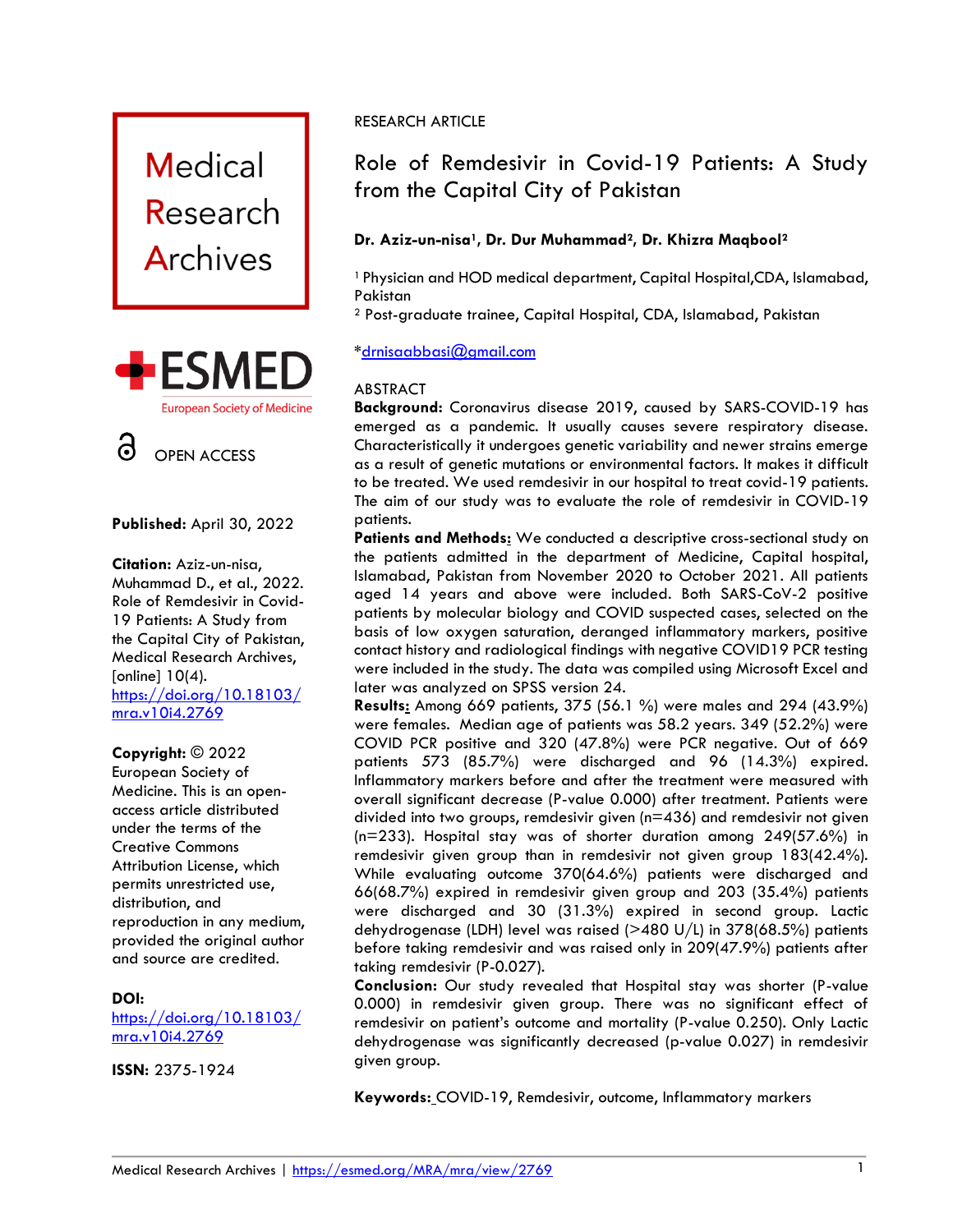#### **Introduction**

Coronavirus causes corona virus disease, characterized by severe acute respiratory syndrome. It was first identified in an outbreak in the Wuhan city of China. The World Health Organization (WHO) termed the disease COVID-19. The coronavirus study group issued a name of severe acute respiratory syndrome coronavirus 2 (SARS CoV-2)<sup>1</sup> because of its homology to SARS-CoV which caused severe respiratory infection in 2002-2003. 2

As per WHO epidemiological update on COVID-19, dated 28 December 2021, over 278 million cases were reported globally and just under 5.4 million deaths worldwide3. In Pakistan, the December 2021 statistics revealed 1,430,366 confirmed cases with 29,301 deaths. Most confirmed cases were reported in Sindh (568,635) and most number of deaths 13,504 reported in Punjab.<sup>4</sup>

Coronaviruses are enveloped single stranded DNA viruses. SARS-CoV and MERS -CoV are beta corona viruses. They attach to host cells, penetrate and then replicate viral RNA in the nuclei of host cells. Viral proteins (spike, membrane, envelop and nucleocapsid) are formed via mRNA. ACE2 is identified as a fundamental receptor for SARS CoV. These receptors are high in heart, ileum, kidney, bladder and lungs (especially apical surface of alveolar epithelial cells). It may be a reason that early lung injury is seen in the distil parts of lung.<sup>5</sup>

CD4 T cells activation leads to antibody formation via B lymphocytes while CD8 T lymphocytes kill viral infected cells. Patients with severe COVID disease develop lymphopenia. Proinflammatory cytokines are released like IL-6, IL-10, granulocyte colony stimulatory factor, tumor necrotic factor alpha<sup>6</sup>. Severe COVID infection leads to higher IL-6 levels resulting in cytokine storm. Endothelial cell injury also leads to higher capillary leak and hypercoagubility. Endothelial cells also exhibit ACE-2 receptors.

Incubation period is three to five days on average but it may be upto 14 days. The clinical presentation of COVID-19 infection ranges from asymptomatic and mild disease to critical or fatal disease. A case surveillance in United States has shown that elderly and underline health conditions were associated with high risk for severe outcomes in the form of higher rates of hospitalization and deaths. 7

It is the nature of virus to acquire new forms with time through mutations. For COVID-19 the variants of concern by WHO are Alpha, Beta, Gamma, Delta and Omicron. These variants may result in more severe disease, diagnostic difficulties and reduced effectiveness of treatment and vaccination. The variants of interest are Lambda, Mu.<sup>8</sup>

A nucleotide analog prodrug Remdesivir was the first drug which was approved by FDA of United States in May, 2020 for the treatment of COVID-19 infection. It is used in adult population more than 12 years of age<sup>9</sup>, who weigh more than 40 kg. Side effects are gastrointestinal symptoms, raised transaminases levels, an increase in prothrombin time and hypersensitivity.

Baricitinib and Sotrovimab are new drugs suggested by World Health Organization for treatment of patients with COVID-19. Baricitinib, a selective inhibitor of Janus Kinase 1 and 2, is administered orally. It inhibits the cytokine pathway and is prescribed for severe cases. Whereas, Sotrovimab is a monoclonal antibody given intravenously authorized for treating mild to moderate COVID-19 patients who are not hospitalized yet and do not require oxygen therapy.<sup>10</sup>

In this study we tried to evaluate the charecteristics and laboratory parameters of COVID patients. Remdesivir, corticosteroids, anticoagulants and Tocilizumab were among the main treatment modalities. The study of 436 patients who were given Remdesivir and its comparison to 233 patients who did not take it may be helpful in the management plan of COVID patients in future.

#### **Patient and Methodology**

This was a hospital based descriptive cross-sectional study. Patients included in the study were admitted in the Medical Department of Capital Hospital, Islamabad, Pakistan from 1st November, 2021 to 31<sup>st</sup> October, 2021. The study was conducted after approval from the hospital administration. The purpose of the study was explained to all the patients and consent was obtained.

Patients were of either gender and of age 14 years and above. Total 669 patients were included in this study. The sampling technique was nonprobability consecutive sampling. Patients both Covid Real-time polymerase chain reaction (RT-PCR) positive and negative were included. In PCR negative COVID suspected patients clinical features, oxygen saturation, radiological findings,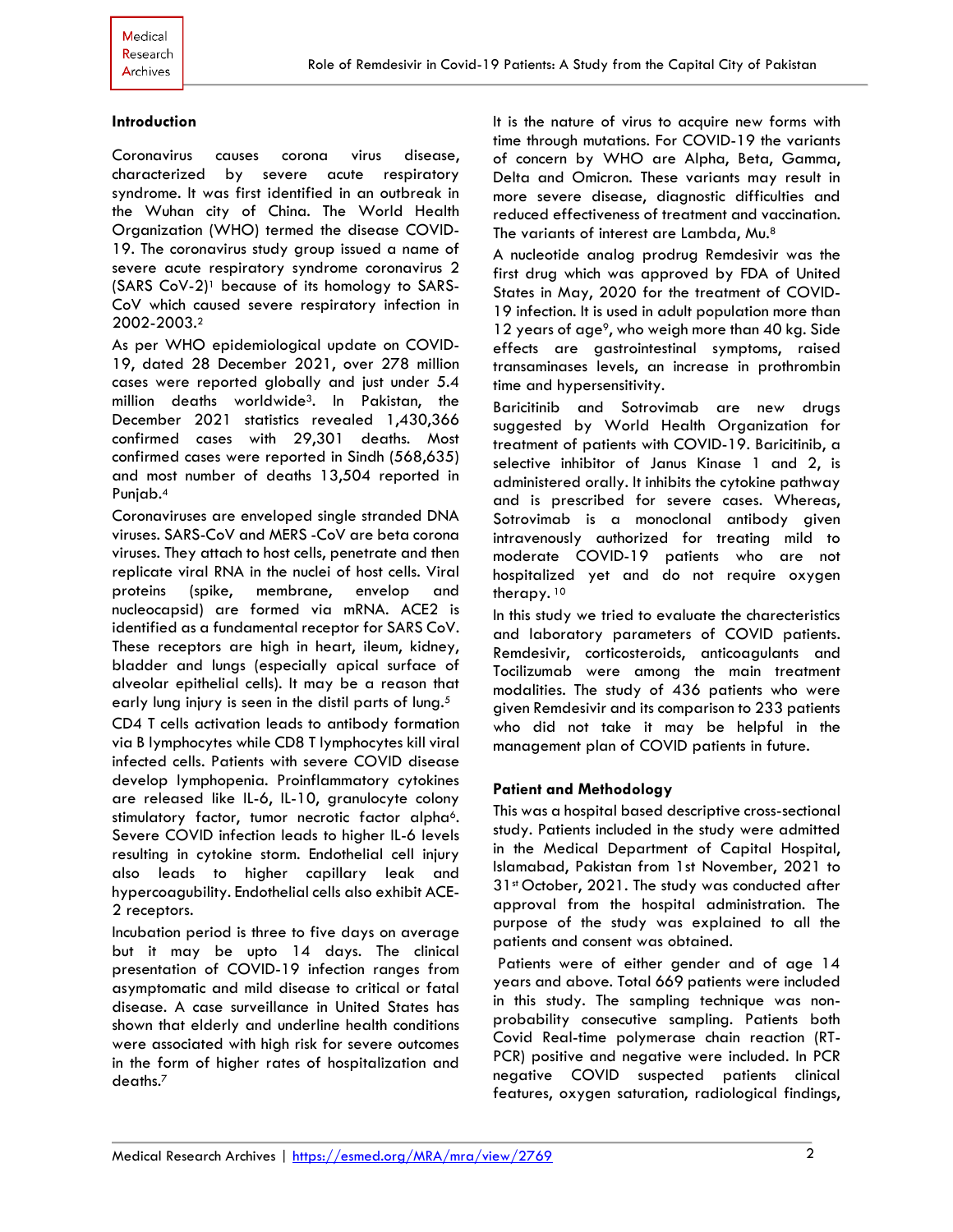contact history and raised inflammatory markers were used to detect the Covid-19 infection. The patients less than 14 years of age and Covid PCR negative patients with normal oxygen saturation, normal radiographs and inflammatory markers were excluded from this study.

Blood Complete Picture (CP), serum ferritin, lactate dehydrogenase (LDH), C-reactive protein (CRP), D-Dimers and Interleukin-6 (IL-6) levels were noted. Reference normal range for Blood CP: WBC count of 4500-10000 per micro liter, lymphocyte count 20-45%, serum LDH less than 480 U/I, CRP <10 mg/dl, D-dimers <500 ng/ml and serum ferritin < 250 ng/ml were considered normal. Chest x-ray and high resolution computed tomography (where technically feasible) were performed too.

We categorized the study group in remdesivr given and not given groups. Remdesivir was prescribed to admitted patients with moderate to severe disease where not contraindicated. In mild cases it was prescribed only for patients with comorbids, relatively older age group and deranged inflammatory markers. Few patients who may not need remdesivir were given on request.

Remdesivir not given patients were the patients who either refused to take it, could not afford or it was contraindicated. Patients either presented late in the hospital or presented in critical state and expired. At times remdesivir was not available in the market.

Remdesivir was given in a bolus dose of 200 mg on day 1, then 100 mg daily for next 4, 6 or 9 days. Duration of treatment was according to patient's response. Mild and moderate cases were mostly given five days treatment. If general condition of

patient, oxygen saturation and inflammatory markers did not improve then we continued treatment for seven or ten days.

Disease was clinically classified as mild, moderate and severe according to National Institute of Health, Pakistan guidelines as follow:

Mild Disease: No hemodynamic compromise, oxygen saturation above 94%, no chest infiltrates. Moderate Disease: Oxygen saturation 90-94%, Chest x-ray with infiltrates involving lung fields.

Severe/ critical Disease: Clinical signs of pneumonia (fever, cough  $+$  any of the following), Respiratory rate > 30/min, SPO2 <90% on room air, chest Xray involving >50% of lung fields or multiple organ failure

The data about the age, gender, disease severity, oxygen saturation and inflammatory markers was entered into a proforma for collection and analysis. Data was analyzed using SPSS version 24. Mean value  $+/-$  S.D was determined for quantitative data (i.e. C-reactive protein, ferritin, d-dimers, LDH). Frequencies (%) were determined for qualitative data (i.e. age, gender, PCR status, covid severity, presence or absence of lymphopenia).

Chi-square test was applied as a test of significance to study association of remdesivir with age, gender, lymphopenia, derangement of inflammatory markers, stay in the hospital and outcome. P-value <0.05 was taken as statistically significant. Data was presented in the form of tables, bar graphs and pie charts. Paired T test was also applied for the values of LDH, D.Dimers, ferritin, CRP, oxygen saturation at the time of comparing their values before and after the treatment (table 2).

#### **Results**

| Variable                    | Frequency/percentage |
|-----------------------------|----------------------|
| Age                         |                      |
| $<$ 45 years                | 115(17.2%)           |
| $> 45$ years                | 554(82.8%)           |
| Gender                      |                      |
| Males<br>$\bullet$          | 375(56.1%)           |
| <b>Females</b><br>$\bullet$ | 294(43.9%)           |
| <b>PCR</b> status           |                      |
| <b>Positive</b>             | 349(52.2%)           |
| <b>Negative</b>             | 320(47.8%)           |

**Table 1:** Presenting the demographic features of COVID cases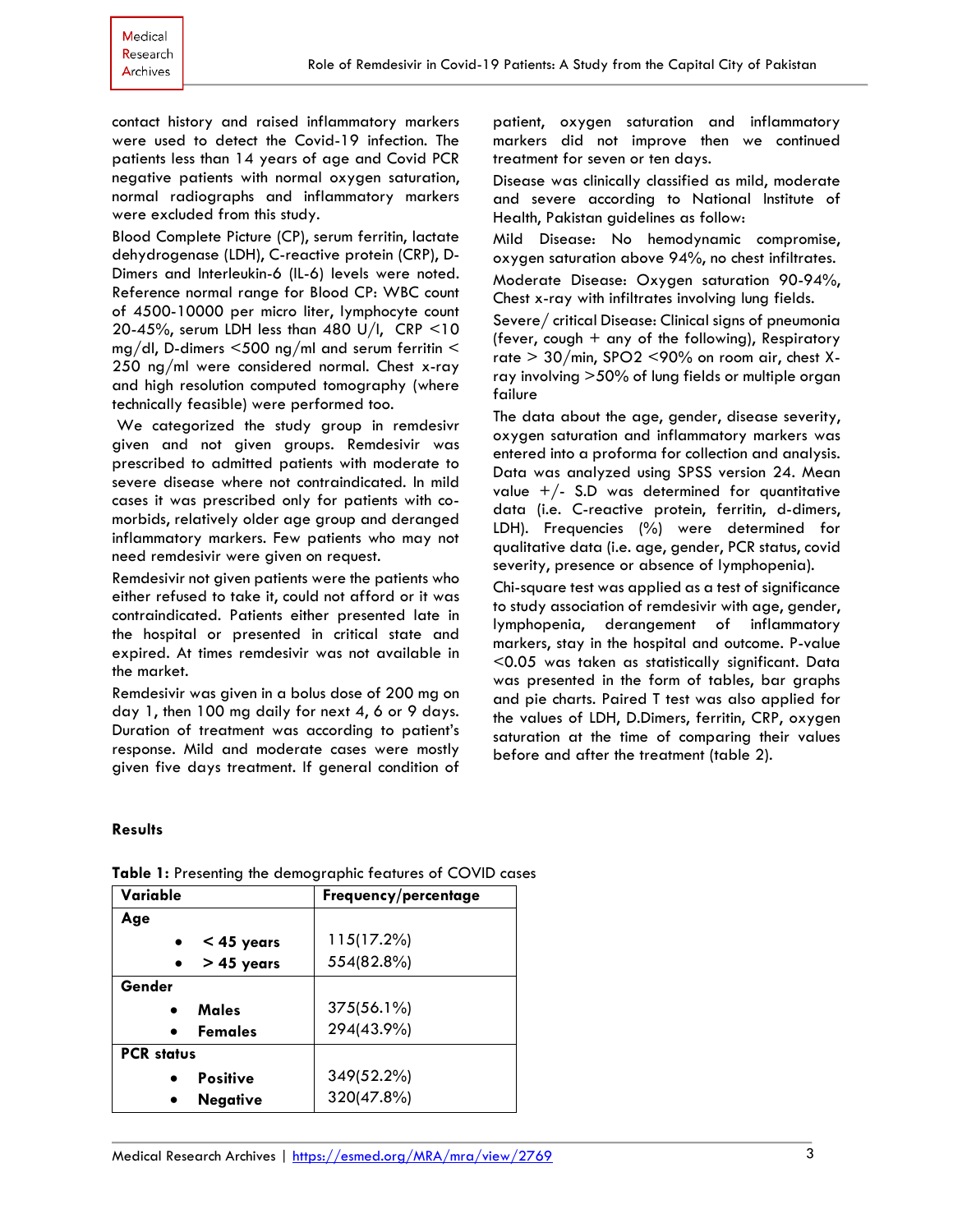| <b>Severity</b>   |                   |            |
|-------------------|-------------------|------------|
|                   | Mild              | 253(37.8%) |
|                   | Moderate          | 189(28.3%) |
|                   | Severe            | 227(33.9%) |
|                   | Lymphocyte count  |            |
|                   | $<$ 20 $\%$       | 482(72%)   |
|                   | $>20\%$           | 187(28 %)  |
| Outcome           |                   |            |
|                   | <b>Discharged</b> | 573(85.7%) |
|                   | <b>Expired</b>    | 96(14.3%)  |
| <b>Remdesivir</b> |                   |            |
|                   | Given             | 436(65.2%) |
|                   | Not given         | 233(34.8%) |

The study included 669 patients. The mean age of patients in the study was 58.2 years, with a range of 14-95 years. 115(17.2 %) patients were less than 45 years of age and 554 (82.8%) patients were >more than 45 years old. There were 375 (56.1%) males and 294 (43.9%) females. Regarding severity index of COVID-19 253 (37.8%) cases had mild, 189(28.3%) cases had moderate and 227 (33.9%) cases had severe covid-19 infection. 349 (52.2 %) cases were covid-19 PCR positive and 320 (47.8 %) cases were PCR negative.



**Figure 1:** Severity of COVID-19 disease

We measured different variables before and after the treatment. Mean Oxygen saturation before treatment was 90.54 and after treatment was 92.77 with significance of 0.000. Mean CRP before treatment was 48.25 and after treatment was

19.20 mg/dl with significance of 0.000. Mean LDH value was 693.61 before treatment and 617.35 U/L after treatment with significance of 0.001. Mean D. Dimers value was 1951.06 and after treatment value of 1273.45 ng/ml with significance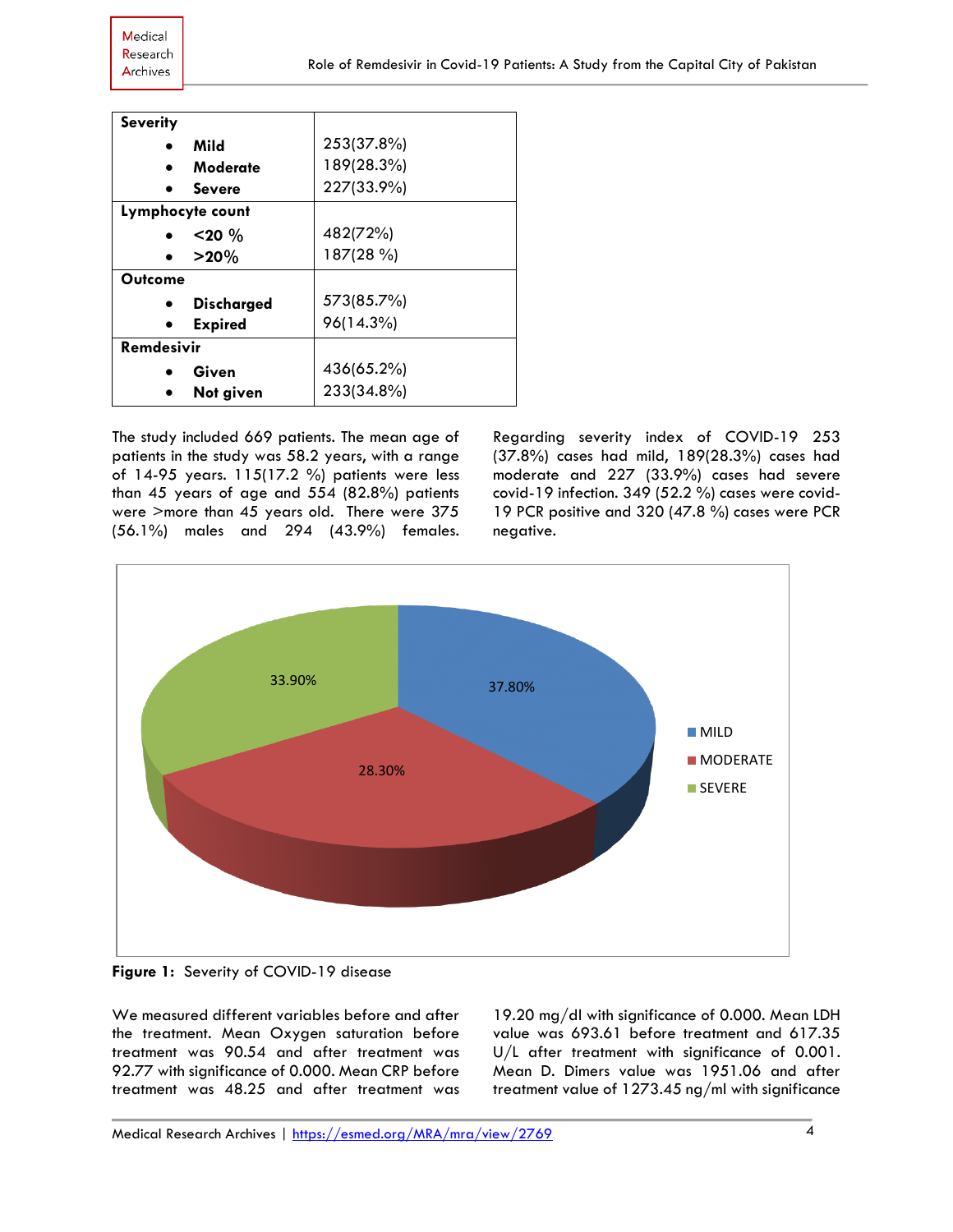of 0.00. Mean serum ferritin level was 531.95 and after treatment value was 404.22 ng/ml with significance of 0.000.

| Variable          | <b>Before treatment</b> | After treatment   | P-value |
|-------------------|-------------------------|-------------------|---------|
| Oxygen saturation |                         |                   |         |
| Mean+SD           | $90.545 + 8.62$         | $92.779 + 9.98$   | 0.000   |
| <b>CRP</b>        |                         |                   |         |
| $> 10$ mg/dl      | 498(74.4%)              | $64(9.6\%)$       | 0.000   |
| $<$ 10 mg/dl      | 171(25.0%)              | 604(90.3%)        |         |
| Mean±SD           | $48.25 + 52.08$         | 19.20+28.20       |         |
| D. Dimers         |                         |                   |         |
| $>500$ ng/ml      | 348(52.0%)              | 190(28.4%)        | 0.000   |
| $<$ 500 ng/ml     | 321(48.0%)              | 479(71.6%)        |         |
| Mean+SD           | 1951.06±2709.99         | 1273.45 ± 2041.21 |         |
| <b>LDH</b>        |                         |                   |         |
| >480 U/L          | 552(82.5%)              | $301(45.0\%)$     | 0.001   |
| $<$ 480 U/L       | 117(17.5%)              | 366(54.7%)        |         |
| Mean+SD           | $693.61 + 441.95$       | 617.35+440.92     |         |
| <b>Ferritin</b>   |                         |                   |         |
| $>$ 250ng/ml      | $313(46.8\%)$           | 187(28.0%)        | 0.000   |
| $<$ 280 ng/ml     | 356(53.2%)              | 482(72.0%)        |         |
| Mean+SD           | 531.95 + 644.98         | 404.22+426.06     |         |

|  | Table 2: Presenting the variables before and after the treatment (n=669) |  |  |
|--|--------------------------------------------------------------------------|--|--|
|  |                                                                          |  |  |

We divided the main study group into group one "Remdesivir given" and group two "Remdesivir not given". In the first group 248(66.1%) cases were male and 188(63.9%) cases were female. In the second group 127(33.9%) cases were male and 106(36.1%) were female. (P-0.306). In the first group 273(78.2%) cases were COVID PCR positive and 163(50.9%) cases were PCR negative. In second group 76(21.8%) cases were PCR positive and 157(49.1%) negative (P- value 0.000).

In Remdesivir given group 66(68.7%) patients expired and 370(64.6%) were discharged while in

second group 30 (31.3%) patients expired and 203(35.4%) were discharged (P- value 0.250). 66.8% of remdesivir given patients were lymphopenic as compared to 33.2 % of remdesivir not given group. In remdesivir given group 249 (57.6%) cases stayed <10 days in hospital as compared to 183 (42.4%) patients in remdesivir not given group had shorter stay. We also compared values of oxygen saturation and inflammatory markers between group 1 and 2, both before and after treatment.

| Table 3: Comparing the COVID data in Remdesivir given and Remdesivir not given groups |  |  |  |
|---------------------------------------------------------------------------------------|--|--|--|
|---------------------------------------------------------------------------------------|--|--|--|

| Variable          | Remdesivir given | Remdesivir not given | p-value |
|-------------------|------------------|----------------------|---------|
| Age               |                  |                      |         |
| <45 years         | $68(59.1\%)$     | 47(40.9%)            | 0.090   |
| >45 years         | 368(66.4%)       | 186(33.6%)           |         |
| Gender            |                  |                      |         |
| Male              | 248(66.1%)       | 127(33.9%)           | 0.306   |
| female            | 188(63.9%)       | 106(36.1%)           |         |
| <b>PCR</b> status |                  |                      |         |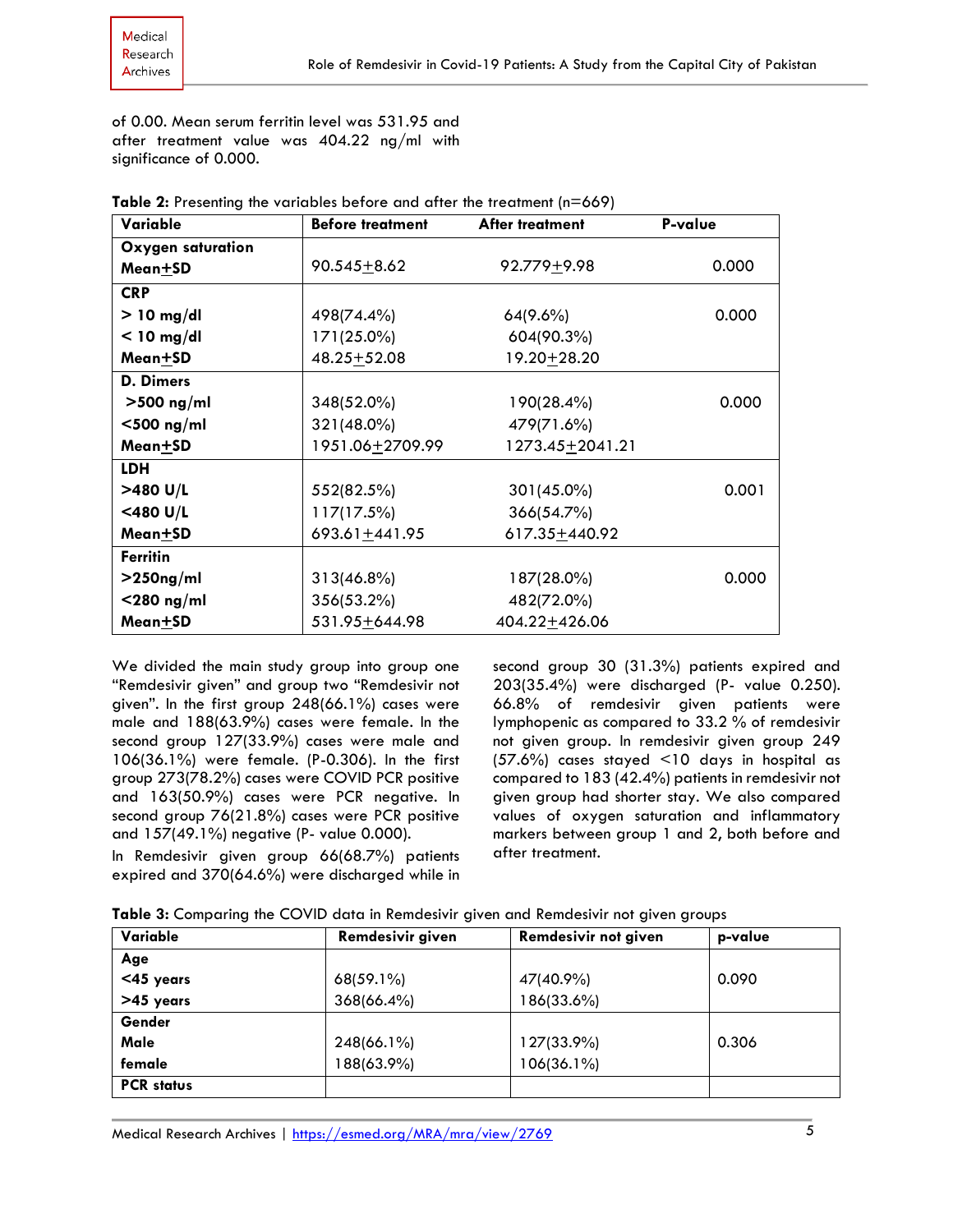| <b>Positive</b>            | 273(78.2%) | 76(21.8%)     | 0.000 |
|----------------------------|------------|---------------|-------|
| <b>Negative</b>            | 163(50.9%) | 157(49.1%)    |       |
|                            |            |               |       |
| <b>Severity of disease</b> |            |               |       |
| Mild                       | 137(54.2%) | $116(45.8\%)$ | 0.000 |
| Moderate                   | 119(63.0%) | 70(37.0%)     |       |
| <b>Severe</b>              | 180(79.3%) | 47(20.7%)     |       |
| Lymphocyte count           |            |               |       |
| $>20\%$                    | 114(61.0%) | 73(39%)       | 0.092 |
| $20%$                      | 322(66.8%) | 160(33.2%)    |       |
| <b>Hospital stay</b>       |            |               |       |
| Short <10 days             | 249(57.6%) | 183(42.2%)    | 0.000 |
| Long >10 days              | 183(79.9%) | 46(20.1%)     |       |
| <b>Outcome</b>             |            |               |       |
| <b>Discharged</b>          | 370(64.6%) | 203(35.4%)    | 0.250 |
| expired                    | 66(68.8%)  | 30(31.31%)    |       |
| Oxygen saturation          |            |               |       |
| $>94\%$                    | 329(63.0%) | 193(37.0%)    | 0.097 |
| 90-94%                     | 45(73.8%)  | $16(26.2\%)$  |       |
| $<$ 90%                    | 61(71.8%)  | 24(28.2%)     |       |
| <b>CRP</b>                 |            |               |       |
|                            |            |               |       |
| <b>Before treatment</b>    |            |               |       |
| $10$                       | 106(62%)   | 65(38.0%)     | 0.179 |
| $>10$                      | 330(66.3%) | 168(33.7%)    |       |
| After treatment            |            |               |       |
| < 10                       | 368(64.2%) | 216(35.8%)    | 0.090 |
| >10                        | 48(75.0%)  | 16(25.0%)     |       |
| D. Dimers                  |            |               |       |
| <b>Before treatment</b>    |            |               |       |
| >500                       | 215(67.0%) | 106(33.0%)    | 0.195 |
| $<$ 500 $\,$               | 221(63.5%) | 127(36.6%)    |       |
| After treatment            |            |               |       |
| >500                       | 300(62.6%) | 179(37.4%)    | 0.017 |
| $<$ 500 $\,$               | 136(71.9%) | 54(28.4%)     |       |
| <b>LDH</b>                 |            |               |       |
| <b>Before treatment</b>    |            |               |       |
| < 480                      | 58(49.6%)  | 59(50.4%)     | 0.000 |
| >480                       | 378(68.5%) | 174(31.5%)    |       |
| After treatment            |            |               |       |
| $<$ 480                    | 227(52.1%) | 139(60.2)     | 0.027 |
| >480                       | 209(47.9%) | 92(39.8%)     |       |
| <b>Ferritin</b>            |            |               |       |
| <b>Before treatment</b>    |            |               |       |
| < 250                      | 211(59.3%) | 145(40.7%)    | 0.000 |
| >250                       | 225(71.9%) | 88(28.1%)     |       |
| After treatment            |            |               |       |
|                            |            |               | 0.000 |
| < 250                      | 295(61.2%) | 157(38.8%)    |       |
| $>250$                     | 141(75.4%) | 46(24.6%)     |       |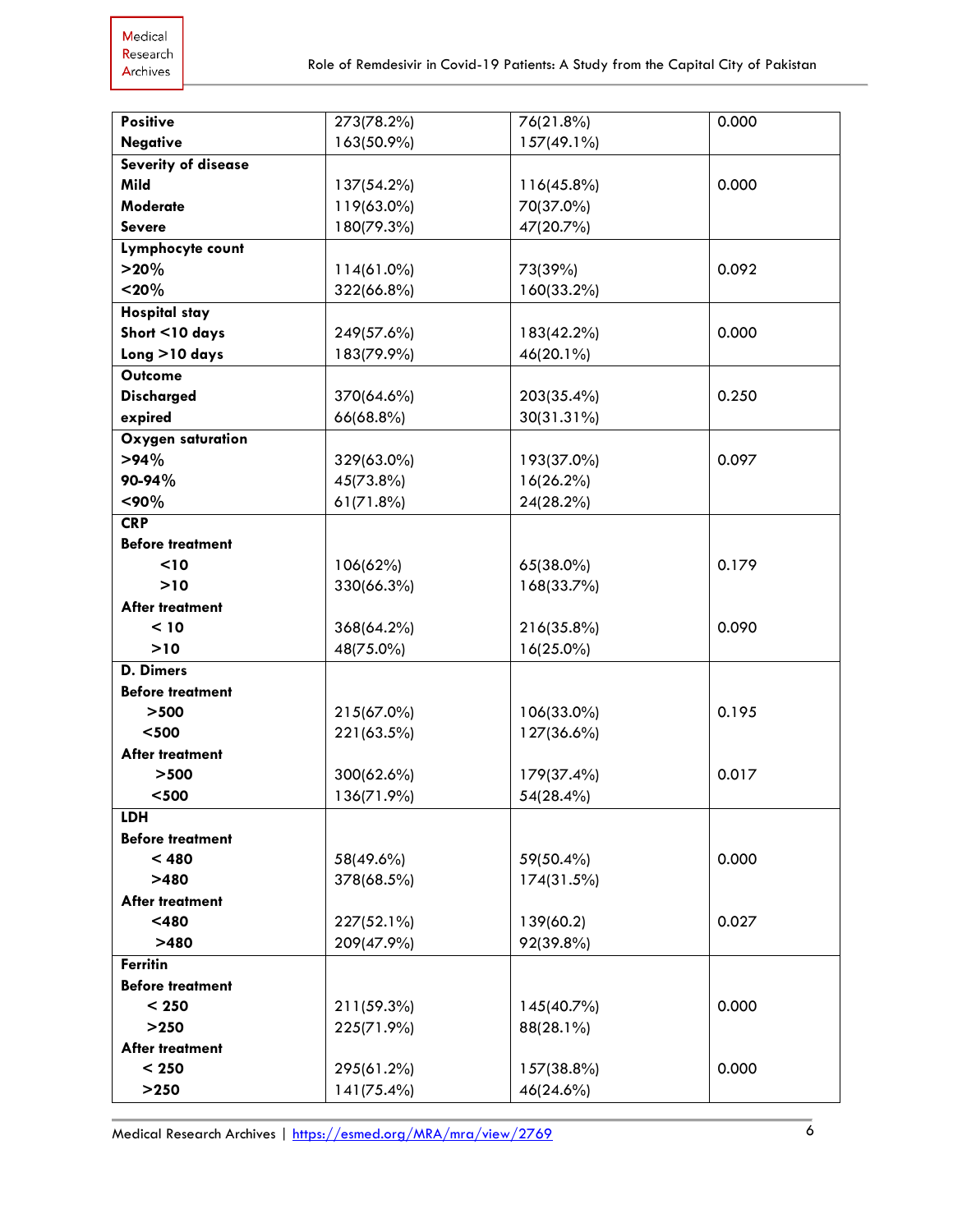

**Figure 2:** Comparison of outcome (number of patients) in remdesivir given and remdesivir not given groups

## **Discussion:**

Remdesivir was used in our hospital to treat COVID-19 patients during the pandemic when no other effective treatment for COVID was available. The aim of our study was to assess the effectiveness of this drug. Majority of patients who were hospitalized fell in older age group and there was male predominance. Many studies have noted that COVID-19 affects male gender more than the females. Multinational data of COVID-19 patients from United States and other countries has shown that all-cause mortality remained significantly higher in men than in women (8.13% vs 4.60%; odds ratio, 1.81; 95% CI, 1.55 to 2.11; P < 0.001). 11

There may be differences in hormonal, inflammatory or immune responses to infection between males and females. Estrogen is associated with decrease expression of ACE2 receptors and better innate and adaptive immune responses<sup>12</sup> whiles testosterone has suppressive effect on immune system. Reduced testosterone level with aging is shown to be associated with increase in the proinflammatory markers resulting in higher incidence of cytokine release syndrome. 13

Studies have reported that the median age of the hospitalized patients ranged from 49 to 56 years. 14 In our study 82 % of patients were >45 years of age with median age of 58 years. Another study on Pakistani population has shown that increasing age is a risk factor for adverse COVID-19 outcome.<sup>15</sup>

COVID 19 is associated with significant mortality and morbidity. In our study 14.3 % patients who were admitted in the hospital, expired. Another study from Pakistan has shown that 21.9 % patients who were admitted in various hospital passed away. <sup>16</sup> Temporal variations of in hospital mortality from COVID-19 are largely unknown. Another observational study from Germany noticed mortality rate of 19 % (890/4704). 17

Inflammatory markers and oxygen saturation improved significantly after treatment (P-value 0.000) when we studied Serum ferritin, CRP, LDH and. Dimers before and after the treatment (table-1). Hospitalized patients were treated with oxygen, anticoagulant and steroids where indicated and remdesivir in selected patients with reduced oxygen saturation and raised inflammatory markers. A study recorded about 50 % reduction in CRP within 72 hours of initiating corticosteroid therapy potentially predicts inpatient mortality<sup>18</sup>. So CRP may be used as a biomarker of response to treatment in covid-19 patients.

In a study serum LDH was found potentially useful not only in predicting severity but also monitoring treatment response in COVID-19 pneumonia. Increase or decrease of LDH was associated with a radiographic progress or improvement. Normalization of serum LDH titer was also accurate in predicting treatment success in the patients<sup>19</sup>. A trial analyzing use of remdesivir in COVID-19 patients on hemodialysis has shown improvement in CRP levels (P-<0.001) after treatment with remdesivir. Oxygen requirement also improved in two thirds of patients (68.57%). 20

In our study patients were divided in two groups one who received remdesivir and one who did not.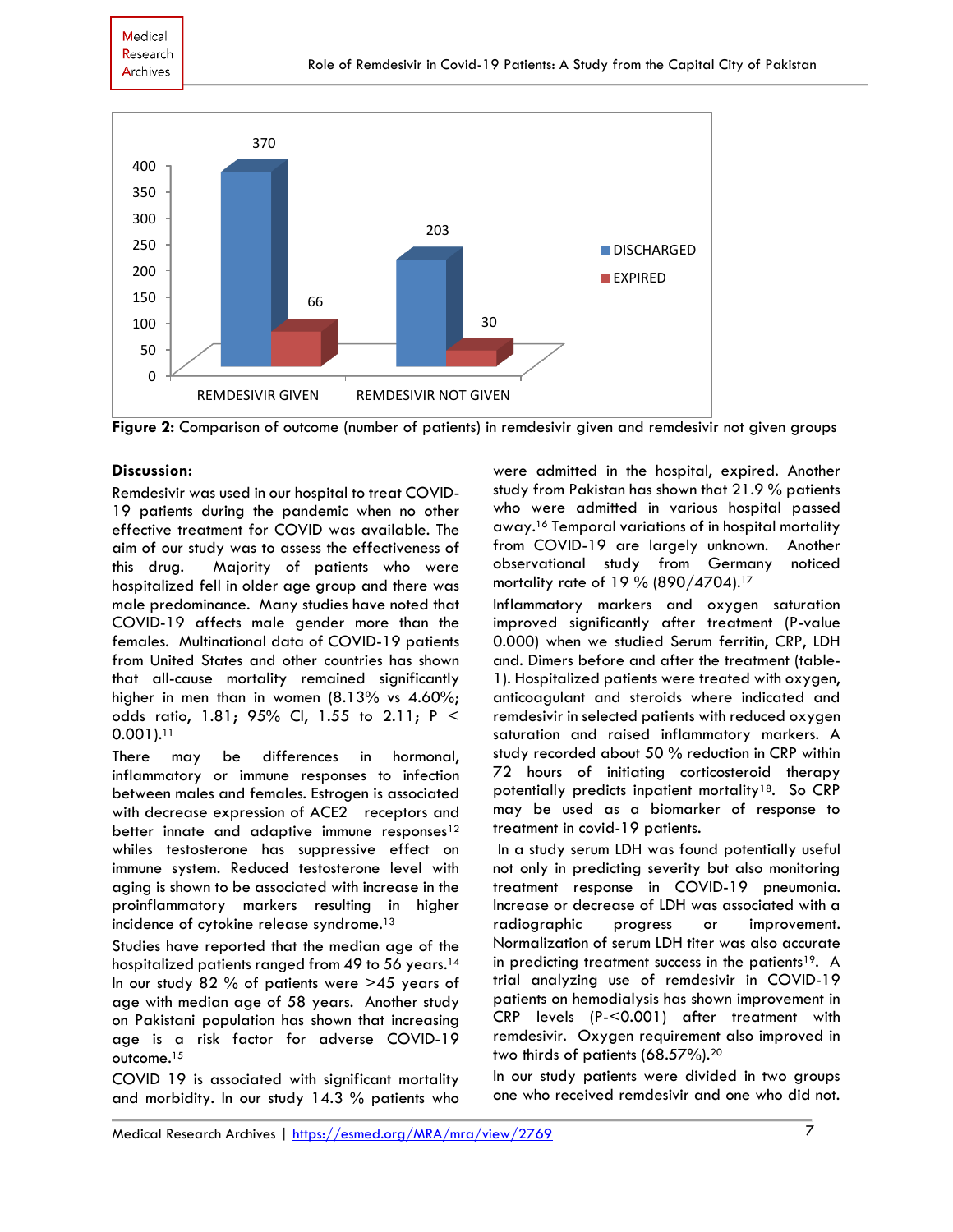We assessed the effect of age and gender in both groups which was not significant both for age (Pvalue 0.090) and gender (P-value 0.306). A study from Europe has also measured the effects of age and gender on incidence and case fatality of COVID 19 infection and also emphasized to include sex and gender analysis in the prophylactic and therapeutic treatment studies on COVID.<sup>21</sup>

We studied the severity of disease in both groups. Remdesivir was given to significant number of moderate and severe disease patients and study showed significant P-value (0.000) while comparing severity of disease in non-remdesiver given group. Effect of remdesivir on severity needs to be studied. A clinical trial performed on non-hospitalized patients of covid-19 with mild to moderate disease revealed that early administration of remdesivir to those at high risk of disease progression resulted in lower risk of hospitalization and death when compared with placebo. 22

In our study, hospital stay was shorter ( less than 10 days) in more patients in remdesivir given group (P-value 0.000) than remdesivir not given group. This was a significant finding. Clinical trials in hospitalized patients with Covid-19 show that those patients who were given Remdesivir early in disease course, recovered quickly as compared to those on placebo. Remdesevir was overall well tolerated and in 84% of cases, patient's condition improved. Higher improvement was noted in less than 60 years age group and on standard low flow oxygen.<sup>23</sup>

Effect of remdesivir on mortality from COVID-19 is being studied. WHO solidarity study has shown that remdesivir has no or little effect on 28 day mortality, the need for mechanical ventilation or duration of hospital stay. <sup>24</sup> In our study there was also no improvement (P-0.250) in respect of outcome. Remdesivir given patients did not show improvement in survival as compared to another group. COVID PCR positive and patients with severe/critical disease were more in number in remdesivir given group.

A study indicated that there was no difference in tolerability and reduction of mortality, between 10 days or 5 days course of remdesivir. <sup>25</sup> We gave remdesivir for 5, 7 or 10 days to our patients. Our patients tolerated remdesivir well. 5 cases reported mild macroscopic hematuria which settled after stopping treatment. There was no grade 4 adverse drug reaction. A study reported serious

adverse effects with remdesivir in 131/532 patients (24.6%) and in 163/516 patients who received placebo (31.6%). Estimates of mortality were 6.7% with remdesivir and 15.2 % with placebo by day 29. Remdesivir was superior to placebo in shortening the time to recovery.<sup>26</sup>

A study in Norway showed no difference in mortality during hospital and on viral clearance with remdesivir . No significant remdesivir effect on baseline CRP and ferritin levels below median levels was observed. We studied inflammatory markers before and after giving remdesivir. Our study showed reasonable remdesivir effect on LDH levels only. 27

Our study has real time data of significant number of patients and our results may be generalized to similar patient population. One limitation of study is that it is not placebo controlled although we tried to compare the COVID-19 patients who were given remdesivir with those who were not given. Other limitations were financial constraints and all data was not available from all patients. Despite these limitations we hope that this study will serve as a useful reference on COVID-19 situation in our area and it will help in the evaluation of disease management in future.

#### **Conclusion**

In our study, COVID-19 infection was more common in males and affacted older age group predominantly. There was overall improvement in inflammatory makers and oxygen saturation after the treatment of COVID-19 infection. Improvement in the inflammatory markers was not significant, except LDH levels, when remdesivir given patients were compared with remdesivir not given patients. Remdesivir shortened the duration of stay in hospitalized patients but it had no significant effect on mortality in the hospitalized patients. The lack of effect on mortality may be due to higher number of moderate and severe COVID-19 patients in remdesivir treated group than in other group. More comparative, placebo controlled and double blind studies are needed to evaluate the role of various antiviral treatments in COVID-19 disease.

#### **Acknowledement**

We are thankful to Sherish Saleem, statician CPSP for guiding us in drawing results of our study.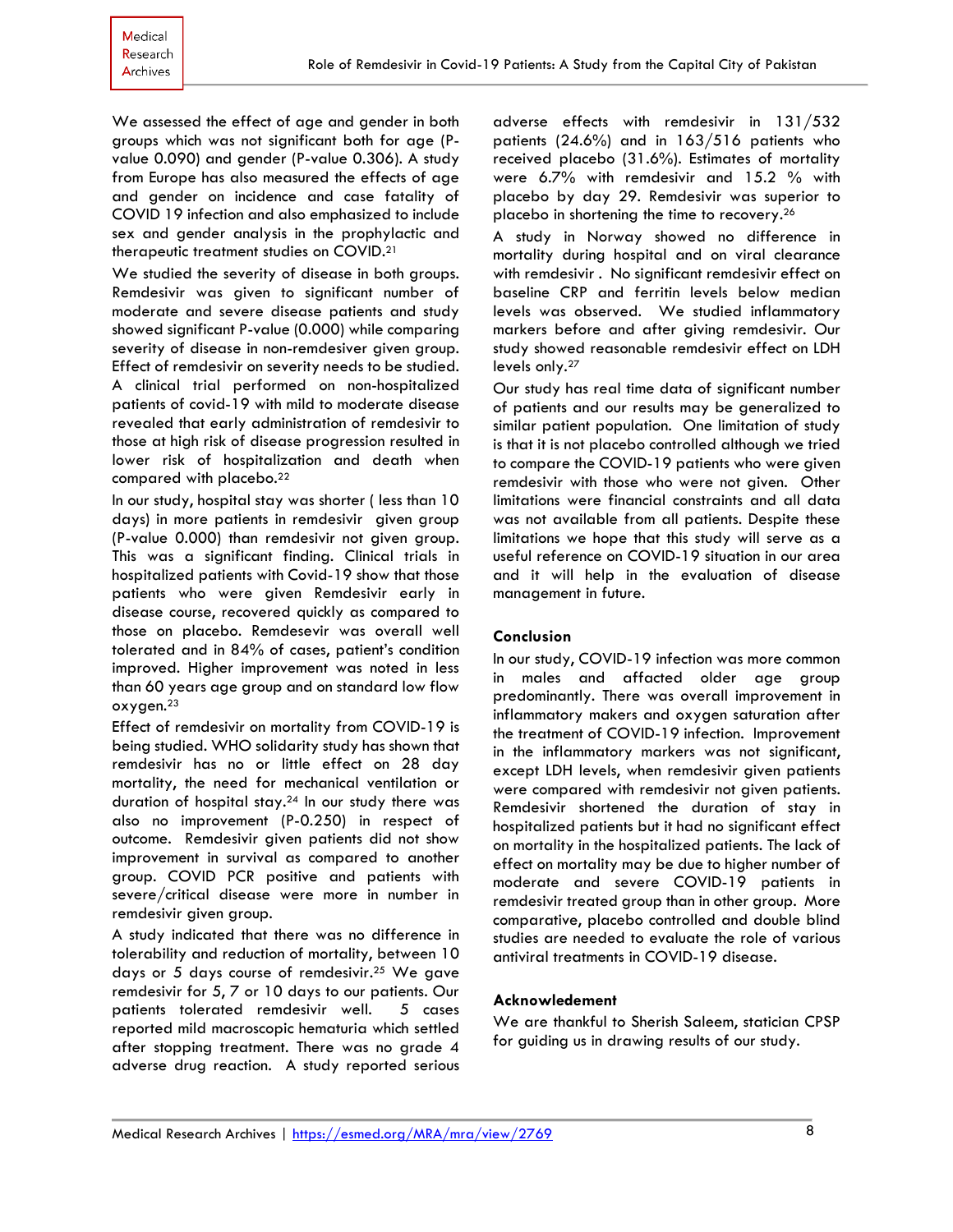#### **References**

- 1. Coronaviridae Study Group of the International Committee on Taxonomy of Viruses. The species *Severe acute respiratory syndrome-related coronavirus*: classifying 2019-nCoV and naming it SARS-CoV-2. *Nat Microbiol* **5,** 536–544 (2020). [https://doi.org/10.1038/s41564-](https://doi.org/10.1038/s41564-020-0695-z) [020-0695-z](https://doi.org/10.1038/s41564-020-0695-z)
- 2. Ksiazek, T. G. (2003). A novel coronavirus associated with severe acute respiratory syndrome. *New England journal of medicine*, 348(20).
- 3. WHO. (2021, December 28). *Weekly epidemiological update on COVID-19.* Retrieved from World Health Organization: [https://www.who.int/publications/m/item/we](https://www.who.int/publications/m/item/weekly-epidemiological-update-on-covid-19---28-december-2021) [ekly-epidemiological-update-on-covid-19---](https://www.who.int/publications/m/item/weekly-epidemiological-update-on-covid-19---28-december-2021) [28-december-2021](https://www.who.int/publications/m/item/weekly-epidemiological-update-on-covid-19---28-december-2021)
- 4. Government of Pakistan. (2021, December). *Pakistan Cases Details*. Retrieved from covid.gov.pk: <https://covid.gov.pk/stats/pakistan>
- 5. Belmehdi, O. H. (2021). Molecular structure, pathophysiology, and diagnosis of COVID-19. Biointerface Research in Applied Chemistry, 11(3);*10215-10237,2021.*
- 6. Hu, B. H. (2021). The cytokine storm and COVID‐19). [J Med Virol.](https://www.ncbi.nlm.nih.gov/pmc/articles/PMC7361342/) 2020 Jun 27: 10.1002/jmv.26232. doi: [10.1002/jmv.26232.](https://dx.doi.org/10.1002%2Fjmv.26232)
- 7. Stokes EK, Zambrano LD, Anderson KN, et al. Coronavirus Disease 2019 Case Surveillance-United States, January 22-May 30, 2020. MMWR Morb Mortal Wkly Rep. 2020;69:759- 765.
- 8. WHO. (2022, February 22). *Tracking SARS-CoV-2 variants*. Retrieved from World Health Organization: [https://www.who.int/en/activities/tracking-](https://www.who.int/en/activities/tracking-SARS-CoV-2-variants/)[SARS-CoV-2-variants/](https://www.who.int/en/activities/tracking-SARS-CoV-2-variants/)
- 9. Beigel JH, Tomashek KM, Dodd LE, et al. Remdesivir for the treatment of COVID-19-final report. N Engl J Med. 2020;383(19):1813- 1826.
- 10. WHO (2022, January 14). WHO recommends two new drugs to treat COVID-19. Retrieved from [https://www.who.int/news/item/14-01-](https://www.who.int/news/item/14-01-2022-who-recommends-two-new-drugs-to-treat-covid-19) [2022-who-recommends-two-new-drugs-to](https://www.who.int/news/item/14-01-2022-who-recommends-two-new-drugs-to-treat-covid-19)[treat-covid-19](https://www.who.int/news/item/14-01-2022-who-recommends-two-new-drugs-to-treat-covid-19)
- 11. Alkhouli M, Nanjundappa A, Annie F, Bates MC, Bhatt DL. Sex Differences in Case Fatality Rate

of COVID-19: Insights From a Multinational Registry. *Mayo Clin Proc*. 2020;95(8):1613- 1620. doi:10.1016/j.mayocp.2020.05.014

- 12. Haitao T, Vermunt, JV. *et al.* COVID-19 and sex differences: mechanisms and biomarkers. Mayo Clin Proc. 2020 Oct;95(10):2189-2203.
- 13. Hampton T. Insight on Sex-Based Immunity Differences, With COVID-19 Implications. JAMA. 2020 Oct 6;324(13):1274. doi: 10.1001/jama.2020.17378. PMID: 33021653.
- 14. Huang C, Wang Y, Li X, et al. Clinical features of patients infected with 2019 novel coronavirus in Wuhan, China. *Lancet*. 2020;395(10223):497-506. doi:10.1016/S0140-6736(20)30183-5
- 15. Shoaib N, Noureen N, Munir R, et al. (2021) COVID-19 severity: Studying the clinical and demographic risk factors for adverse outcomes. PLoS ONE 16(8):e0255999. [https://doi.org/10.1371/journal.](https://doi.org/10.1371/journal)
- 16. Akhtar H, Khalid S, Rahman Fu, et al. Presenting Characteristics, Comorbidities, and Outcomes Among Patients With COVID-19 Hospitalized in Pakistan: Retrospective Observational Study. JMIR Public Health Surveill 2021;7(12):e32203 doi: 10.2196/32203.
- 17. Gessler N, Gunawardene MA, et al. (2021) Clinical outcome, risk assessment, and seasonal variation in hospitalized COVID-19 patients— Results from the CORONA Germany study. PLoS ONE 16(6): e0252867. https://doi.org/10.1371/journal.pone.02528 67
- 18. Cui Z, Merritt Z, Assa A,et al. Early and Significant Reduction in C-Reactive Protein Levels After Corticosteroid Therapy Is Associated With Reduced Mortality in Patients With COVID-19. J Hosp Med. 2021 Mar;16(3):142-148. doi: 10.12788/jhm.3560. PMID: 33617431.
- 19. Wu et al. Clinical evaluation of potential usefulness of serum lactate dehydrogenase (LDH) in 2019 novel coronavirus (COVID-19) pneumonia. Respiratory Research (2020) 21:171. [https://doi.org/10.1186/s12931-](https://doi.org/10.1186/s12931-020-01427-8) [020-01427-8](https://doi.org/10.1186/s12931-020-01427-8)
- 20. Aiswarya D, Arumugam V, et al. Use of Remdesivir in Patients With COVID-19 on